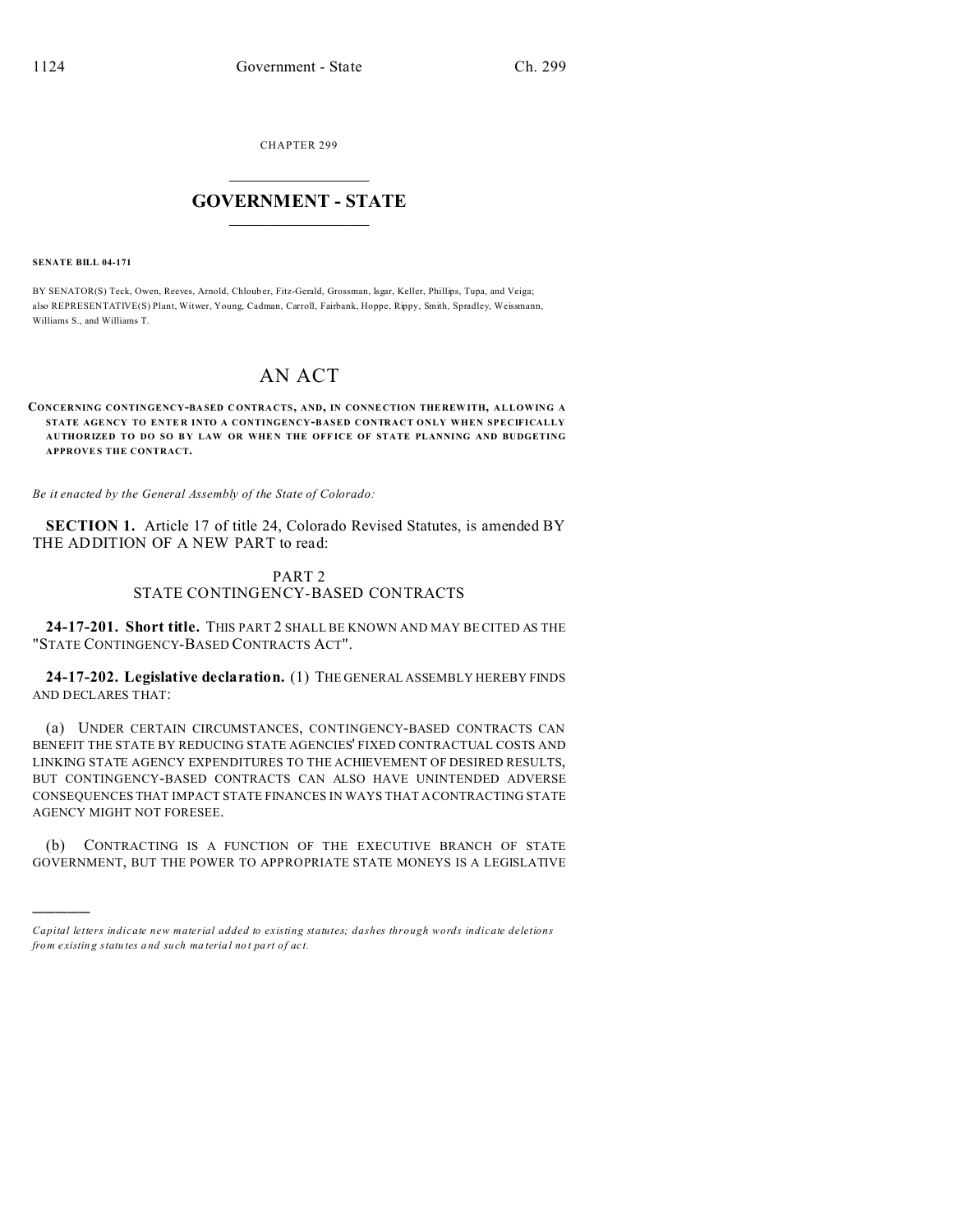FUNCTION, AND IT IS NECESSARY AND APPROPRIATE TO PROVIDE LIMITED LEGISLATIVE GUIDANCETO THEEXECUTIVE BRANCH REGARDING CONTINGENCY-BASED CONTRACTS IN ORDER TO PROTECT STATE FINANCES AND THE APPROPRIATIONS PROCESS FROM POSSIBLE UNINTENDED ADVERSE EFFECTS OF CONTINGENCY-BASED CONTRACTS.

(2) THE GENERAL ASSEMBLY FURTHER FINDS AND DECLARES THAT:

(a) EXISTING STATUTES EXPRESSLY AUTHORIZE CERTAIN STATE AGENCIES TO ENTER INTO CONTINGENCY-BASED CONTRACTS IN SPECIFIED CIRCUMSTANCES, AND THESE STATUTES REFLECT THE CONSIDERED JUDGMENT OF THE GENERAL ASSEMBLY THAT CONTINGENCY-BASED CONTRACTS ARE APPROPRIATE IN THOSE CIRCUMSTANCES. IT IS NOT THE INTENT OF THE GENERAL ASSEMBLY TO SUBJECT CONTINGENCY-BASED CONTRACTS ENTERED INTO PURSUANT TO SPECIFIC STATUTORY AUTHORIZATION TO THE REQUIREMENTS OF THIS PART 2.

(b) BECAUSE THE OFFICE OF STATE PLANNING AND BUDGETING IS THE EXECUTIVE BRANCH AGENCY THAT MAKES STATE ECONOMIC FORECASTS FOR THE EXECUTIVE BRANCH AND OVERSEES THE PARTICIPATION OF THE EXECUTIVE BRANCH IN THE STATE BUDGETING PROCESS, IT IS THE STATE AGENCY BEST SUITED TO DETERMINE, IN ACCORDANCE WITH THE GUIDELINES SET FORTH IN THIS PART 2, WHETHER A CONTINGENCY-BASED CONTRACT NOT EXPRESSLY AUTHORIZED BY STATUTE IS APPROPRIATE.

**24-17-203. Definitions.** AS USED IN THIS PART 2, UNLESS THE CONTEXT OTHERWISE REQUIRES:

(1) "CONTINGENCY-BASED CONTRACT" MEANS A CONTRACT ENTERED INTO BY A STATE AGENCY AND A VENDOR FOR SERVICES THAT:

(a) REQUIRES ALL OR PART OF THE VENDOR'S COMPENSATION TO BE COMPUTED BY MULTIPLYING A STATED PERCENTAGE TIMES THE AMOUNT OF MEASURABLE SAVINGS IN THE STATE AGENCY'S EXPENDITURES OR COSTS OF OPERATION THAT ARE DEMONSTRABLY ATTRIBUTABLE TO THE VENDOR'S SERVICES UNDER THE CONTRACT; AND

(b) IS ENTERED INTO WITHOUT THE AUTHORITY OF A STATE STATUTE THAT SPECIFICALLY AUTHORIZES THE AGENCY TO ENTER INTO SUCH A CONTRACT.

(2) "OFFICE" MEANS THE OFFICE OF STATE PLANNING AND BUDGETING CREATED IN SECTION 24-37-102.

**24-17-204. Review of contingency-based contracts by office of state planning and budgeting.** (1) NO CONTINGENCY-BASED CONTRACT SHALL BE DEEMED VALID UNLESS THE HEAD OF THE PRINCIPAL DEPARTMENT OF STATE GOVERNMENT ENTERING INTO THE CONTRACT OR CONTAINING THE AGENCY ENTERING INTO THE CONTRACT SUBMITS THE CONTRACT AND AN ANALYSIS OF THE CONTRACT TO THE OFFICE AS REQUIRED BY PARAGRAPH (b) OF SUBSECTION (2) OF THIS SECTION AND THE OFFICE APPROVES THE CONTRACT AND TRANSMITS ITS APPROVAL IN WRITING TO THE DEPARTMENT. THE STATE CONTROLLER SHALL ALSO PROMPTLY FORWARD EACH CONTINGENCY-BASED CONTRACT THAT IT REVIEWS PURSUANT TO SECTION24-30-202 TO THE OFFICE.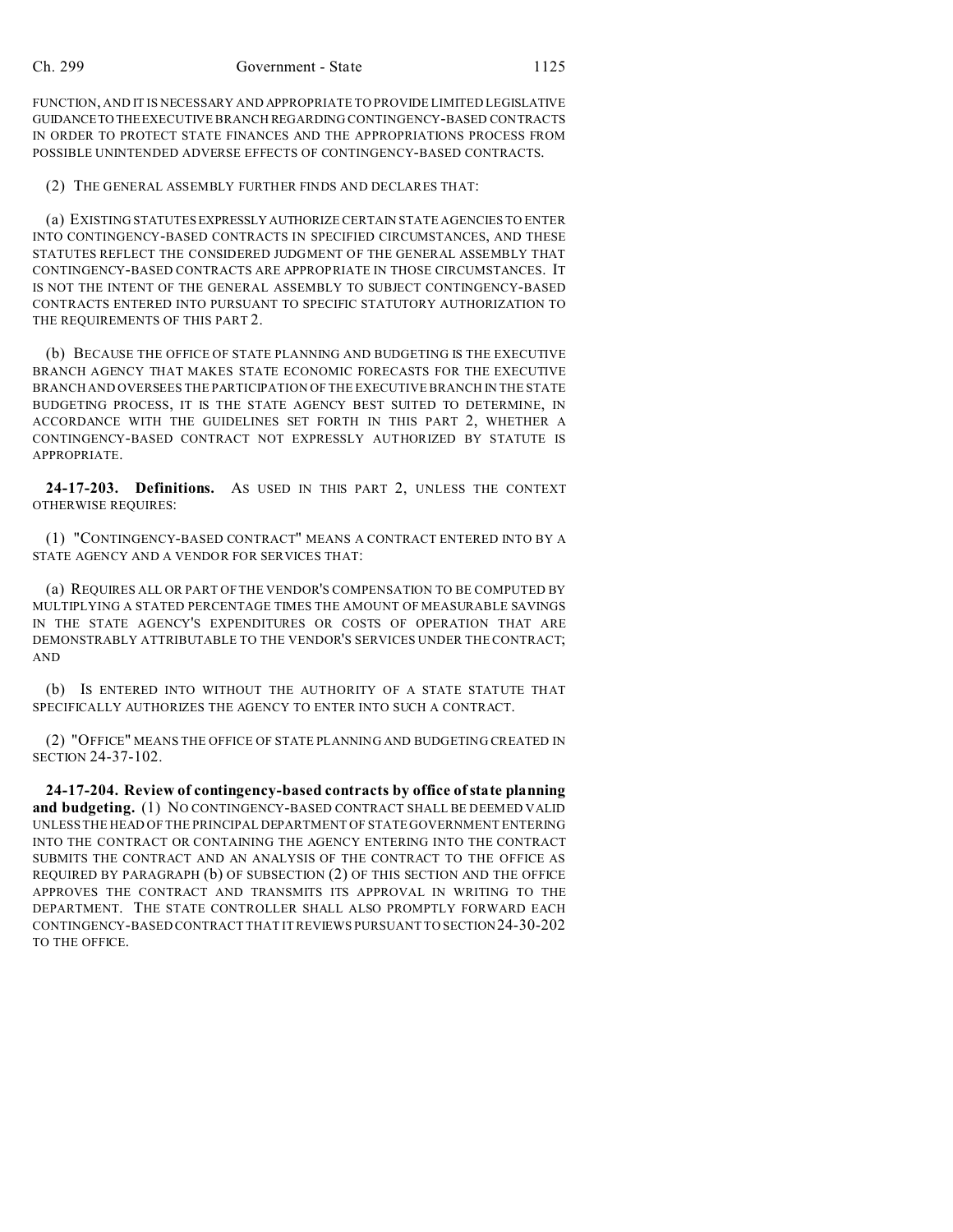(2) (a) WHENEVER A PRINCIPAL DEPARTMENT OF STATE GOVERNMENT OR ANOTHER STATE AGENCY ENTERS INTO A CONTINGENCY-BASED CONTRACT, THE DEPARTMENT OR AGENCY SHALL PREPARE AN ANALYSIS OF THE CONTRACT THAT ADDRESSES:

(I) THE EXTENT TO WHICH THECONTRACT REQUIRES THE VENDOR'S COMPENSATION TO BE COMPUTED ON A CONTINGENCY BASIS AND THE MAXIMUM POTENTIAL CONTRACTUAL LIABILITY TO PAY CONTINGENCY-BASED COMPENSATION TO THE VENDOR;

(II) THE EXTENT TO WHICH IT IS NECESSARY TO OFFER CONTINGENCY-BASED COMPENSATION TO THE VENDOR AND THE AMOUNT OF ANY REDUCTION IN FIXED CONTRACTUALCOSTS ACHIEVED BY OFFERING CONTINGENCY-BASED COMPENSATION;

(III) THE EXTENT TO WHICH THE CONTRACTUALLY SPECIFIED PERFORMANCE MEASURE USED TO DETERMINE CONTINGENCY-BASED COMPENSATION IS APPROPRIATE AND CAPABLE OF BEING ACCURATELY DETERMINED;

(IV) THE EXTENT TO WHICH THE CONTINGENCY-BASED COMPENSATION SPECIFIED IN THE CONTRACT MIGHT AFFECT THE STATE BUDGETING AND APPROPRIATIONS PROCESS; AND

(V) ANY OTHER FACTORS THAT THE DEPARTMENT OR AGENCY DEEMS RELEVANT TO CONSIDER IN EVALUATING THE CONTRACT.

(b) THE HEAD OF A PRINCIPAL DEPARTMENT OF STATE GOVERNMENT ENTERING INTO A CONTINGENCY-BASED CONTRACT OR CONTAINING AN AGENCY ENTERING INTO A CONTINGENCY-BASED CONTRACT SHALL SIGN BOTH THE CONTRACT AND THE ANALYSIS PREPARED PURSUANT TO PARAGRAPH (a) OF THIS SUBSECTION (2) AND SHALL SUBMIT BOTH THE CONTRACT AND THE ANALYSIS TO THE OFFICE SO THAT THE OFFICE MAY APPROVE OR DISAPPROVE THE CONTRACT.

(c) UPON RECEIPT OF A CONTINGENCY-BASED CONTRACT AND ANALYSIS, THE OFFICE SHALL REVIEW AND EITHER APPROVE OR DISAPPROVE THE CONTRACT. THE OFFICE SHALL PROMPTLY TRANSMIT WRITTEN NOTIFICATION OF A DECISION TO APPROVE A CONTINGENCY-BASED CONTRACT TO THE HEAD OF THE PRINCIPAL DEPARTMENT THAT SUBMITTED THE CONTRACT TO THE OFFICE AND THE JOINT BUDGET COMMITTEE OF THE GENERAL ASSEMBLY. THE OFFICE SHALL PROMPTLY TRANSMIT WRITTEN NOTIFICATION OF A DECISION TO DISAPPROVE A CONTINGENCY-BASED CONTRACT ONLY TO THE HEAD OF THE PRINCIPAL DEPARTMENT THAT SUBMITTED THE CONTRACT TO THE OFFICE.

**24-17-205. Existing legal requirements not superseded.** THE PROVISIONS OF THIS PART 2 SHALL NOT BE CONSTRUED TO REPEAL, SUPERSEDE, OR OTHERWISE AFFECT ANY OTHER STATUTORY PROVISIONS THAT LIMIT THE USE OF OR REQUIRE REVIEW OR APPROVAL OF CONTINGENCY-BASED CONTRACTS. NOTHING IN THIS PART 2 SHALL BE CONSTRUED TO AUTHORIZE OR PROHIBIT A STATE AGENCY FROM ENTERING INTO A CONTINGENCY-BASED CONTRACT IN THE ABSENCE OF A STATUTE THAT SPECIFICALLY AUTHORIZES THE STATE AGENCY TO ENTER INTO SUCH A CONTRACT.

**SECTION 2.** 24-17-101, Colorado Revised Statutes, is amended to read: